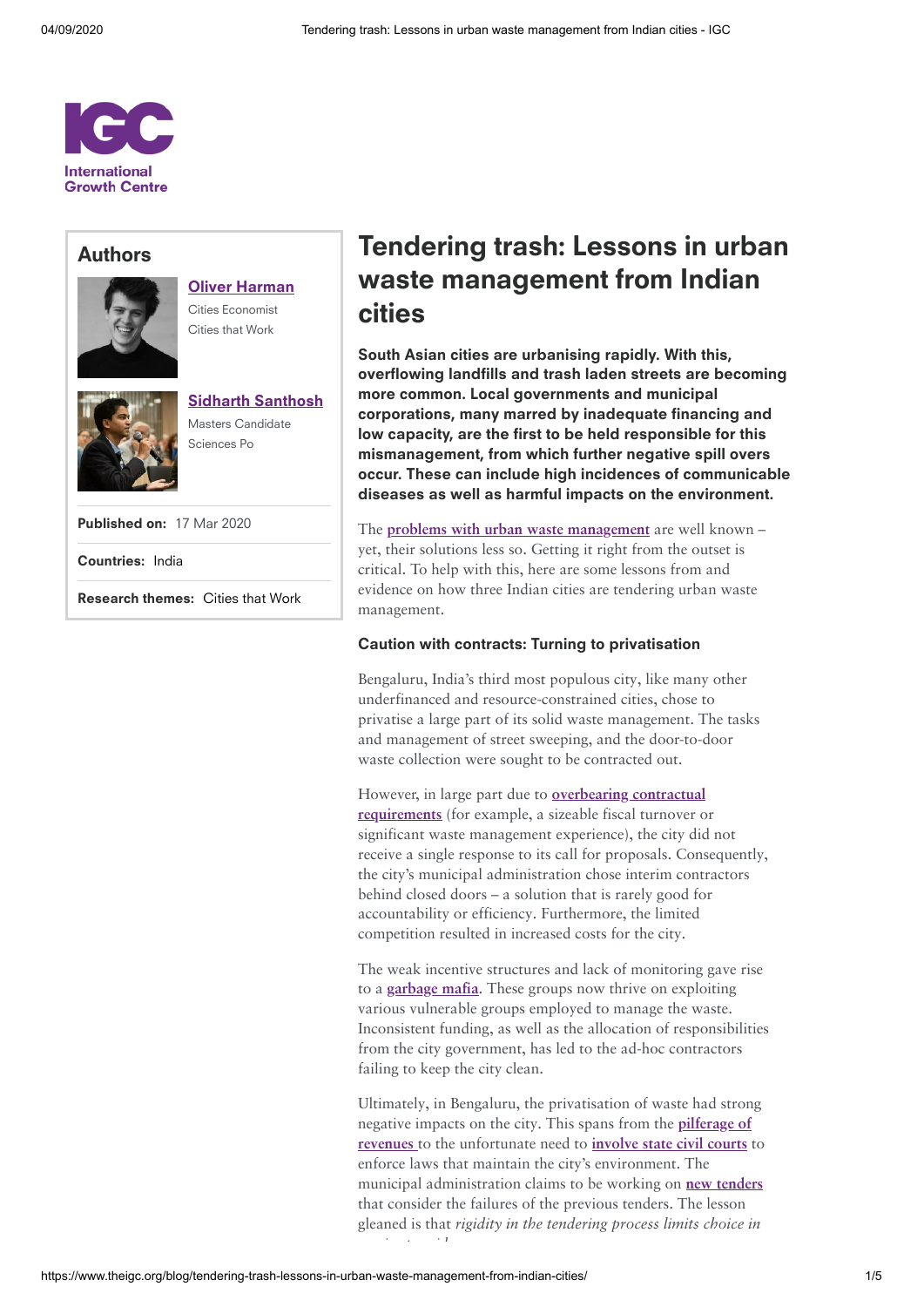*service providers*.

## Informing the informal: Local enterprise against privatisation

While Bengaluru bears the brunt of short-sighted solutions to managing waste, New Delhi takes a much **longer-term approach**. The [city has meticulous](https://www.nationalheraldindia.com/environment/solid-waste-management-remains-a-giant-problem-in-delhi) planning and is deliberating furthering the transition from state managed to private managed services. A second lesson that can be drawn from this experience, is that *working with and [planning for](https://www.tandfonline.com/doi/abs/10.1080/00220380500356662) informality is vital for urban waste service delivery*, and may have been a missed opportunity in the case of New Delhi.

Part of New Delhi's long-term planning was a **[comprehensive](https://dda.org.in/tendernotices_docs/may1/MPD-2021_31.03.2017260417.pdf) strategy** to manage waste (known as Master Plan 2021). This strategy accounted for every last detail, including the role of over 80,000 informal waste workers and highlighted the need for localised centres to avoid the use of landfills. A positive outcome has been that by setting the ambitious goal of developing '**model [neighbourhoods](https://pib.gov.in/newsite/PrintRelease.aspx?relid=171068)**' with door-to-door collection and strict segregation at source, municipal corporations are proactively attempting to manage the waste.

However, even with these plans in place, inadequate state capacity and financing have led to service delivery remaining unfulfilled. As plans developed for the corporations to privatise in order to meet the goals of the masterplan, **local [enterprises](https://www.livemint.com/Politics/xrimgBheTz2fPKDQR22S8I/Activists-question-privatization-in-Delhi-as-Pune-shows-the.html)** expressed their concerns. A particular issue was regarding the effects of privatising on the thousands of **[informal](https://www.wiego.org/blog/can-waste-pickers-help-solve-delhi%E2%80%99s-towering-trash-problem) workers**. These workers are often the backbone of waste collection. Activists claim that *the transition from informal to formal labour may affect many thousands as competition between the two sectors increases*.

### Public-private cooperation: A middle ground

The final case of Pune helps draw parallels between privatisation and **[public-private](https://www.unenvironment.org/news-and-stories/story/empowering-waste-workers-cleaner-safer-city) cooperation**. In 2000, the city corporation collaborated with India's first cooperative of selfemployed waste managers, known as **[SWaCH](https://swachcoop.com/)** (Solid Waste Collection and Handling). The cooperative provides formal employment and social protection to more than 3,500 women. These *cooperatives can bring the flexibility, accessibly, and accountability cities need*, which is our third lesson.

The SWaCH cooperative manages more than 70% of the waste generated in the city and in addition to state support, collects a user fee from citizens to meet their expenses. The cooperative has designed a system to collect waste from slums with over 1.2 million previously ignored residents.

Fundamentals of **social [inclusion](https://www.wri.org/blog/2019/03/urban-transformations-pune-india-waste-pickers-go-trash-treasure)** and accountability underpin the cooperative's award-winning sustainable model. Pune has remained clean and a clear path of communication between municipal authorities, citizens, and the cooperative ensures their work continues.

In this manner, *the municipal corporation [saves](http://documents.worldbank.org/curated/en/697271544470229584/pdf/132827-PUB-9781464813290.pdf) costs by partnering with the cooperative compared to working with a private entity*. [Furthermore,](https://punemirror.indiatimes.com/pune/civic/pmc-to-encourage-composting-at-home-with-a-panel-and-subsidies/articleshow/69816052.cms) the corporation provides **subsidies to citizens** and communities to support in house composting of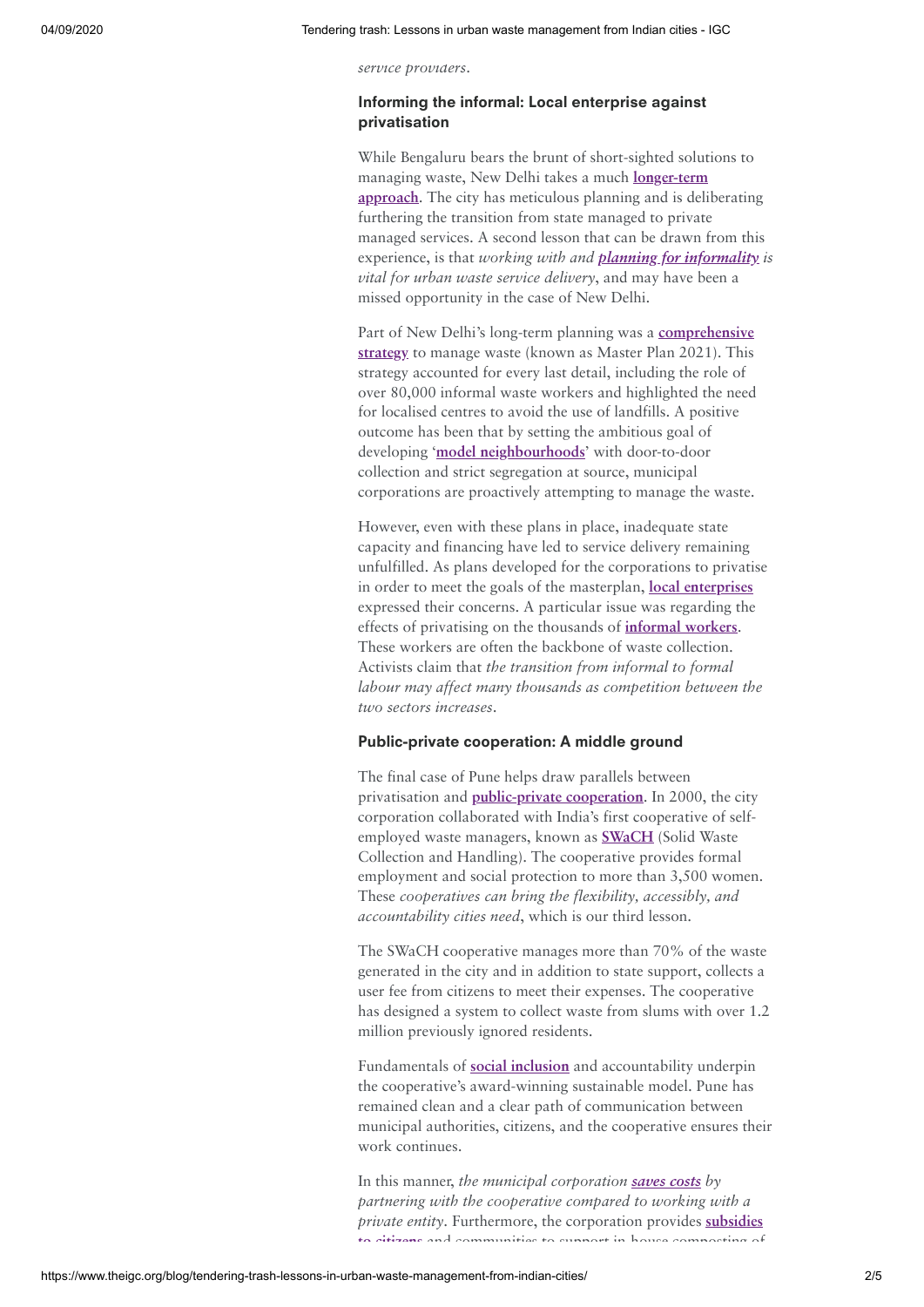**to citizens** and communities to support in-house [composting of](https://punemirror.indiatimes.com/pune/civic/pmc-to-encourage-composting-at-home-with-a-panel-and-subsidies/articleshow/69816052.cms) wet waste. Pune has paved the way for bypassing privatisation while efficiently designing incentives for various citizens and stakeholders.

#### Conclusion: Incentivising waste management

For many citizens, urban waste management is the local government issue that affects them most regularly. To account for this importance, cities need to get waste collection right. Bengaluru's case shows how tendering on strict metrics restricted city choice and shifted power from the city to corporations. In New Delhi, over planning without the flexibility to incorporate the informal sector is likely to push citizens out of work. Finally, in Pune's case, bottom-up solutions with citizen and city collaboration can align incentives.

All these cases show that there is no one size fits all solution for urban waste management. However, lessons can be drawn from all. It shows that for fast-growing and low resource cities, it is important to align incentives with the multitude of relevant actors from the outset. Municipalities must, therefore, explore different models of tendering for waste collection that best suits their context. In doing so, they should take ideas and evidence from other cities to understand what can work.

# References:

Akshatha, M. (2018). "Bruhat Bengaluru Mahanagara Palike's new garbage plan may go to waste", *The Economic Times*. Accessible:

**https://economictimes.indiatimes.com/news/politics-and[nation/bruhat-bengaluru-mahanagara-palikes-new-garbage](https://economictimes.indiatimes.com/news/politics-and-nation/bruhat-bengaluru-mahanagara-palikes-new-garbage-plan-may-go-to-waste/articleshow/66915352.cms)plan-may-go-to-waste/articleshow/66915352.cms**

Delhi Development Authority (2007). *Master Plan for Delhi-2021*. Accessible: **[https://dda.org.in/tendernotices\\_docs/may1/MPD-](https://dda.org.in/tendernotices_docs/may1/MPD-2021_31.03.2017260417.pdf)2021\_31.03.2017260417.pdf**

DHNS (2019). "Remove garbage, and the mafia", *Deccan Herald*. Accessible: **[https://www.deccanherald.com/opinion/first-edit/remove](https://www.deccanherald.com/opinion/first-edit/remove-garbage-and-the-mafia-760787.html)garbage-and-the-mafia-760787.html**

Environment Support Group (2020). *Karnataka High Court monitors state of Solid Waste Management in Bangalore*. Accessible:

**https://esgindia.org/new/campaigns/swm/karnataka-high[court-monitors-state-of-solid-waste-management-in-bangalore/](https://esgindia.org/new/campaigns/swm/karnataka-high-court-monitors-state-of-solid-waste-management-in-bangalore/)**

Hanrahan, D., Srivastava, S. and Ramakrishna, A. S. (2006). *India – Improving management of municipal solid waste in India: overview and challenges: Improving management of municipal solid waste in India: overview and challenges (English)*, Washington, DC: World Bank. Accessible: **[http://documents.worldbank.org/curated/en/17819146803533](http://documents.worldbank.org/curated/en/178191468035334268/Improving-management-of-municipal-solid-waste-in-India-overview-and-challenges) 4268/Improving-management-of-municipal-solid-waste-in-India-overview-and-challenges**

Hayami, Y., Dikshit, A. K. and Mishra, S. N. (2007). "Waste